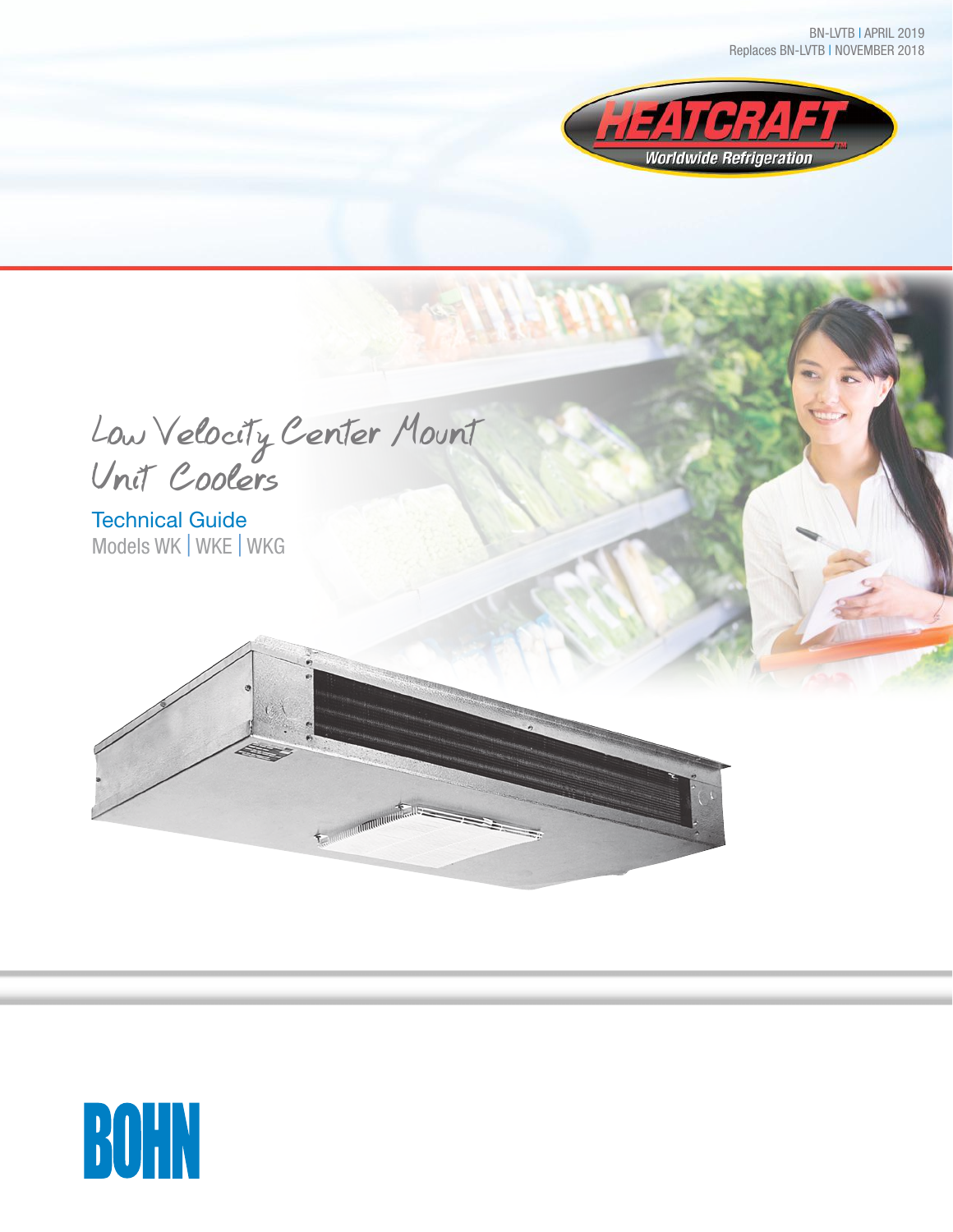# **Table of Contents**

| Performance Data |  |
|------------------|--|
|                  |  |
| Specifications   |  |
|                  |  |
|                  |  |
|                  |  |
|                  |  |
|                  |  |
|                  |  |
|                  |  |



# Choose the most energy-efficient motor available for evaporators.



The EC motor is an energy efficient option on BOHN Low Velocity Center Mount Unit Coolers. Available on all new equipment or as an easy-to-install, drop-in replacement aftermarket part from InterLink<sup>™</sup> Commercial Refrigeration Parts. Because they are a drop-in replacement for existing shaded pole and PSC motors, installation is quick and easy. It's a high impact, quick payback solution for reducing costs and achieving green initiatives without replacing the entire system.

EC motors by InterLink are up to 75% energy efficient - that's a 51-59% increase over shaded pole motors and a 30-35% increase over permanent-split capacitor (PSC) motors. With all of this added efficiency, you can count on more energy savings and lower operational costs while taking a step in the right direction toward conserving our planet's resources.

# Nomenclature

| <b>WK</b>                                                | 100                   | A                          | G                                           | C                      |
|----------------------------------------------------------|-----------------------|----------------------------|---------------------------------------------|------------------------|
| <b>Model Series</b>                                      | <b>Capacity</b>       | <b>Electrical Code</b>     | <b>Control Option</b>                       | <b>Design Revision</b> |
| $WK = Bohn$ Low Velocity Center Mount, air defrost       | # BTUH x 100 (R-404A) | $A = 115/1/60$             | $G =$ intelligen <sup><math>TM</math></sup> |                        |
| $WKE =$ Bohn Low Velocity Center Mount, electric defrost |                       | $B = 208 - 230/1/60$       |                                             |                        |
| WKG = Bohn Low Velocity Center Mount, hot gas defrost    |                       | $M = 460/1/60$             |                                             |                        |
|                                                          |                       | $AE = 115/1/60$ (EC)       |                                             |                        |
|                                                          |                       | $BE = 208 - 230/1/60$ (EC) |                                             |                        |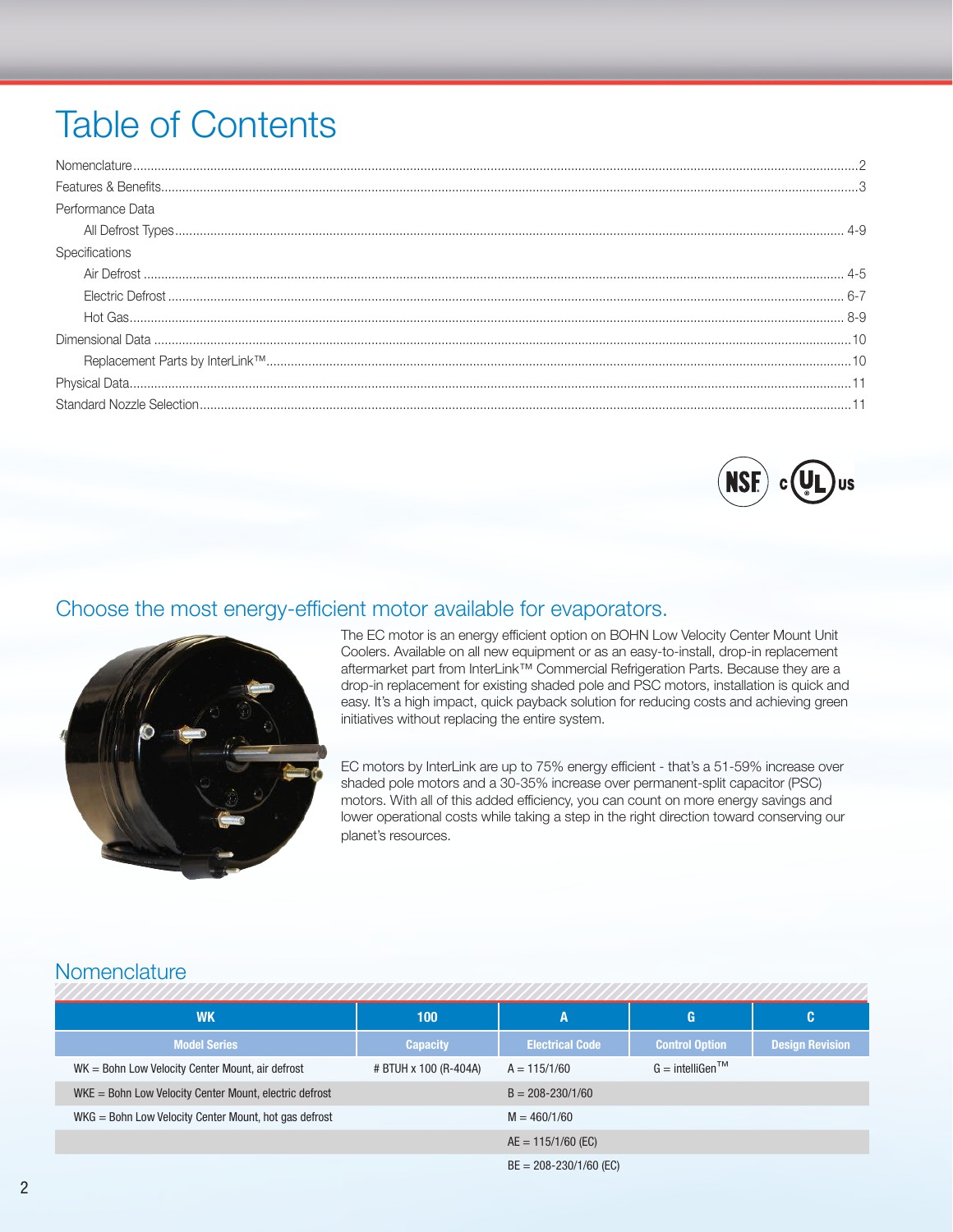# Features & Benefits

#### **Cabinet**

- **n** Low height makes it ideal for low ceiling coolers larger models are only 15 inches tall, allowing for maximum headroom and more product storage
- Unit designed to be mounted flush against the ceiling or suspended on rods
- Heavy gauge grained aluminum cabinet cleans easily and looks attractive
- Stainless steel screws prevent rust streaks
- Liquid line solenoid wire harness is factory-installed for quick installation
- Wire fan guards with PVC coating for durability
- All electrical components factory wired to terminal board and identified, making it easy to field wire the unit
- Cabinet design features access panels on each end for easy access to electrical and refrigeration components
- Fan panel is lightweight and can easily be lowered for easy servicing and installation
- Expansion valve mounts inside the cabinet

#### **Coil**

- Sweat connections to reduce potential for leaks
- Coils are dehydrated and sealed at the factory
- Internally enhanced tubing and fin design for higher efficiency
- Electric defrost models incorporate high quality tubular heaters and a standard fixed defrost termination thermostat
- Hot gas defrost models come with a shipped-loose adjustable fan delay and defrost termination thermostat

#### Drain Pan

Double drain pan eliminates drain pan sweating

#### **Motors**

- Motor rail is design for maximum strength and durability
- <sup>n</sup> Motors are life lubricated and thermal overload protected
- EC Motors available factory-installed or as a drop-in replacement through InterLink™ Commercial Refrigeration Parts in 115/1/60, 208-230/1/60
- PSC Motors are available in 460/1/60 for air and electric defrost

#### Controls Options

- intelliGen™ Refrigeration Controller (iRC) units come with factory mounted, tested and calibrated with an electronic expansion valve, pressure transducer, temperature sensors, control board and User Interface. Standard features include Door Sensor, Product Load Input and Alarm Output.
- **n** Optional Field installable intelliGen Webserver Card (iWC) enables local and remote monitoring on any Phone, Tablet or PC.
- **n** Optional Field installable intelliGen Integration Card (iIC) enables connectivity to BACnet and Modbus.
- **n** Quick Response Controller units come factory mounted with an electronic expansion valve, pressure transducer, temperature sensors and control board.
- Beacon II™ units come factory mounted with an electronic expansion valve, pressure transducer, temperature sensors and control board.

### Other Options

- Factory installed mounted components are available in these configurations:
	- Pre-assembled units come with mounted TXV, liquid line solenoid valve and room thermostat
	- Pre-charged units come with mounted TXV, liquid line solenoid valve, room thermostat, and quick connect fittings
	- Mounted TXV
	- Mounted TXV and solenoid valve
	- Mounted room thermostat
- <sup>n</sup> Most models available with glycol circuiting (see glycol product brochure)
- Units available with stainless steel housing and drain pan
- Units available with copper fins. Air defrost units available with polyester coated fins, or various coil coating options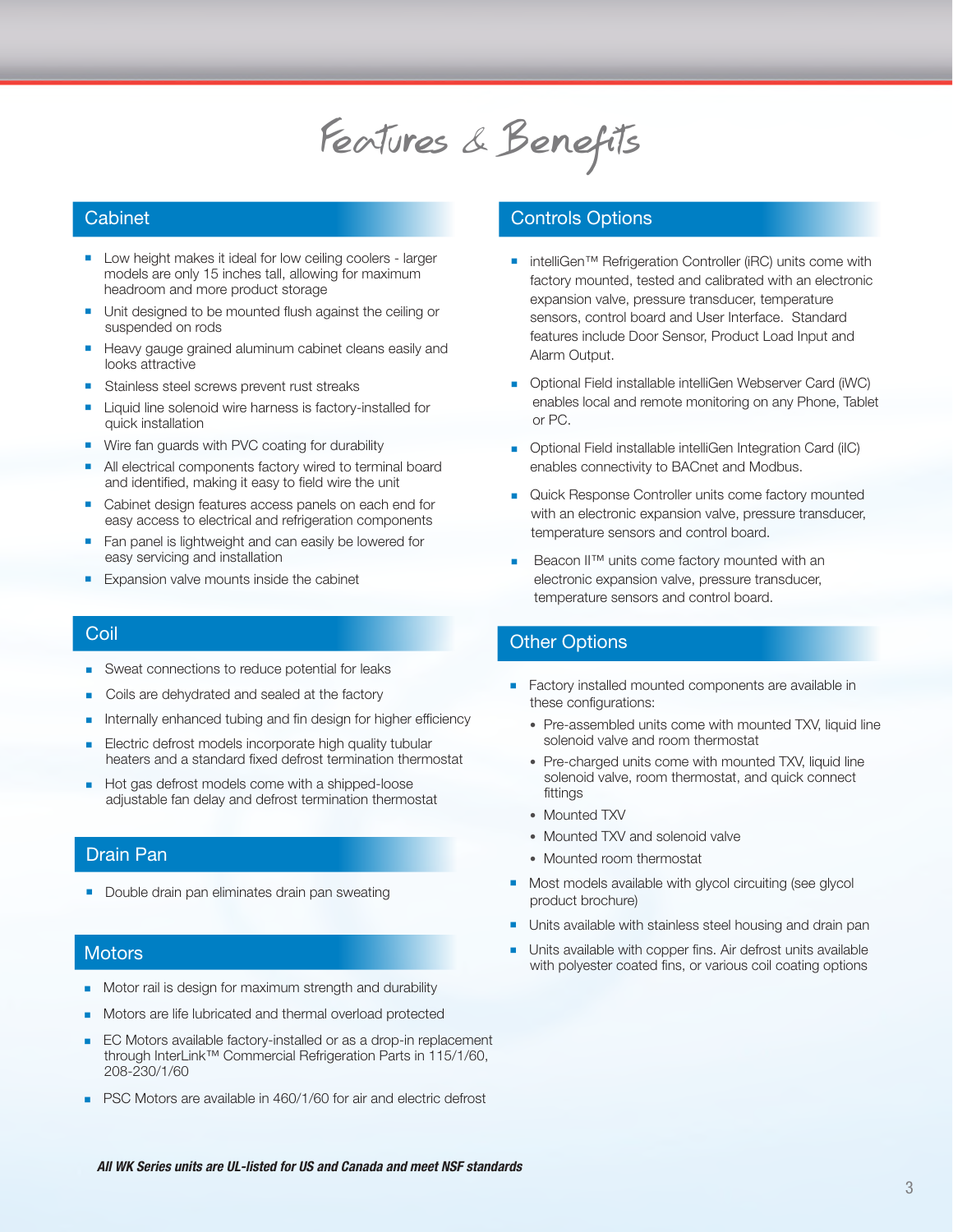|              |                     |                    |                             |                            | <b>Capacity</b>               |                           |                     |                            | <b>Fan Data</b> |            |                  |
|--------------|---------------------|--------------------|-----------------------------|----------------------------|-------------------------------|---------------------------|---------------------|----------------------------|-----------------|------------|------------------|
|              |                     | <b>R-404A</b>      |                             |                            |                               | R-407A/C/F, R-448A/R-449A |                     |                            |                 |            |                  |
| <b>Model</b> | 10°F TD<br>25°F SST | 6°C TD<br>-4°C SST | $15^\circ$ F TD<br>25°F SST | 8°C TD<br>$-4^\circ$ C SST | $10^{\circ}$ F TD<br>25°F SST | 6°C TD<br>-4°C SST        | 15°F TD<br>25°F SST | 8°C TD<br>$-4^\circ$ C SST | No.             | <b>CFM</b> | m <sup>3</sup> h |
|              | <b>BTUH</b>         | <b>Watts</b>       | <b>BTUH</b>                 | <b>Watts</b>               | <b>BTUH</b>                   | <b>Watts</b>              | <b>BTUH</b>         | <b>Watts</b>               |                 |            |                  |
| <b>WK050</b> | 5,000               | 1,460              | 7,500                       | 2,200                      | 5,800                         | 1,700                     | 8,700               | 2,550                      |                 | 725        | 1,233            |
| <b>WK075</b> | 7,500               | 2,200              | 11,250                      | 3,300                      | 8,400                         | 2,460                     | 12,600              | 3,690                      | 1               | 730        | 1,241            |
| <b>WK100</b> | 10,000              | 2,930              | 15,000                      | 4,390                      | 11,600                        | 3,400                     | 17,400              | 5,100                      | 2               | 1,450      | 2,465            |
| <b>WK130</b> | 13,000              | 3,810              | 19,500                      | 5,710                      | 14,300                        | 4,190                     | 21,450              | 6,285                      | $\overline{2}$  | 1,470      | 2,499            |
| <b>WK155</b> | 15,500              | 4,540              | 23,250                      | 6,810                      | 17,360                        | 5,100                     | 26,040              | 7,650                      | 2               | 1,460      | 2,482            |
| <b>WK180</b> | 18,000              | 5,270              | 27,000                      | 7,910                      | 20,880                        | 6,120                     | 31,320              | 9,180                      | 3               | 2,130      | 3,621            |
| <b>WK210</b> | 21,000              | 6,150              | 31,500                      | 9,230                      | 23,940                        | 7,020                     | 35,910              | 10,530                     | 4               | 2,840      | 4,828            |
| <b>WK270</b> | 27,000              | 7,910              | 40,500                      | 11,860                     | 31,860                        | 9,340                     | 47,790              | 14,010                     | 4               | 2,800      | 4,760            |
| <b>WK340</b> | 34,000              | 9,960              | 51,000                      | 14,940                     | 40,120                        | 11,760                    | 60,180              | 17,640                     | 5               | 3,500      | 5,950            |

# Model WK Air Defrost | 60 Hz

# Model WK Air Defrost | 50 Hz †

|  |              |                     |                    |                     |                            | <b>Capacity</b>               |                            |                     |                            | <b>Fan Data</b> |            |                  |
|--|--------------|---------------------|--------------------|---------------------|----------------------------|-------------------------------|----------------------------|---------------------|----------------------------|-----------------|------------|------------------|
|  |              |                     | <b>R-404A</b>      |                     |                            | R-407A/C/F, R-448A/R-449A     |                            |                     |                            |                 |            |                  |
|  | <b>Model</b> | 10°F TD<br>25°F SST | 6°C TD<br>-4°C SST | 15°F TD<br>25°F SST | 8°C TD<br>$-4^\circ$ C SST | $10^{\circ}$ F TD<br>25°F SST | 6°C TD<br>$-4^\circ$ C SST | 15°F TD<br>25°F SST | 8°C TD<br>$-4^\circ$ C SST | No.             | <b>CFM</b> | m <sup>3</sup> h |
|  | <b>BTUH</b>  | <b>Watts</b>        | <b>BTUH</b>        | <b>Watts</b>        | <b>BTUH</b>                | <b>Watts</b>                  | <b>BTUH</b>                | <b>Watts</b>        |                            |                 |            |                  |
|  | <b>WK050</b> | 4,750               | 1,390              | 7,130               | 2,090                      | 5,510                         | 1,610                      | 8,265               | 2,415                      |                 | 660        | 1,122            |
|  | <b>WK075</b> | 7,130               | 2,090              | 10,690              | 3,140                      | 7,980                         | 2,340                      | 11,970              | 3,510                      |                 | 660        | 1,122            |
|  | <b>WK100</b> | 9,500               | 2,780              | 1,430               | 4,170                      | 11,020                        | 3,230                      | 16,530              | 4,845                      | 2               | 1,310      | 2,227            |
|  | <b>WK130</b> | 12,350              | 3,620              | 18,530              | 5,420                      | 13,590                        | 3,980                      | 20,385              | 5.970                      | $\overline{2}$  | 1,330      | 2,261            |
|  | <b>WK155</b> | 14,730              | 4,310              | 22,090              | 6,470                      | 16,490                        | 4,850                      | 24,735              | 7,275                      | $\overline{2}$  | 1,320      | 2,244            |
|  | <b>WK180</b> | 17,100              | 5,010              | 25,650              | 7,510                      | 19,840                        | 5,810                      | 29,760              | 8,715                      | 3               | 1,920      | 3,264            |
|  | <b>WK210</b> | 19,950              | 5,840              | 29,930              | 8,770                      | 22,740                        | 6,670                      | 34,110              | 10,005                     | 4               | 2,560      | 4,352            |
|  | <b>WK270</b> | 25,650              | 7,510              | 38,480              | 11,270                     | 30,270                        | 8,870                      | 45,405              | 13,305                     | $\overline{4}$  | 2,530      | 4,301            |
|  | <b>WK340</b> | 32,300              | 9,460              | 48,450              | 14,190                     | 38,110                        | 11,170                     | 57,165              | 16,755                     | 5               | 3,160      | 5,372            |

† *For EC motors, use 60 Hz capacity and airflow values* (*Units with EC motors operating at 50 Hz will not see a reduction in performance due to the electronic control of the motor)*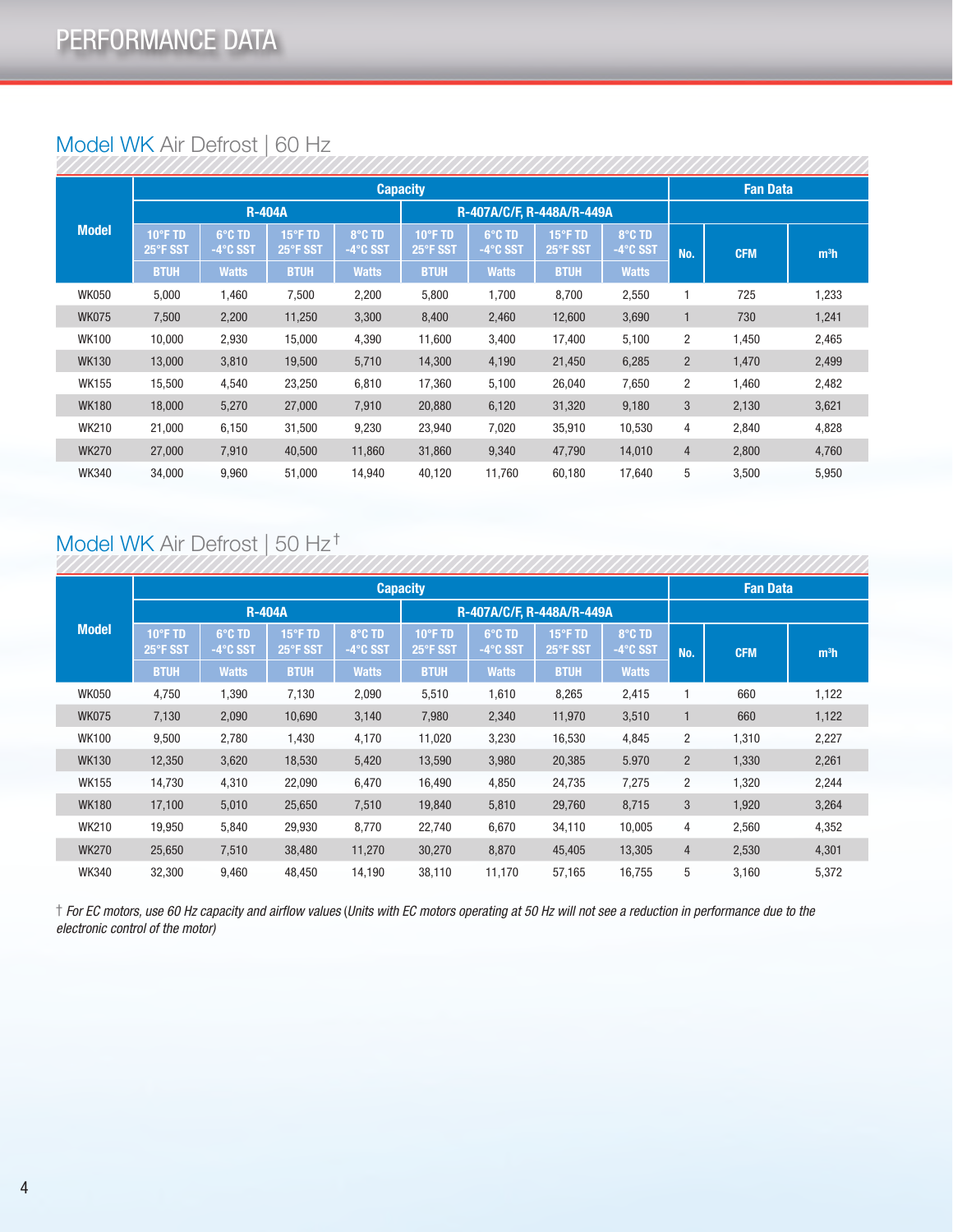# Model WK Air Defrost | 60 Hz

|              | <b>PSC Motor</b><br>115/1/60<br>460/1/60<br>230/1/60<br><b>Watts</b><br><b>Watts</b><br><b>Amps</b><br><b>Amps</b><br><b>Amps</b><br>90<br>90<br>0.4<br>0.9<br>0.5<br>0.9<br>90<br>0.5<br>90<br>0.4<br>0.8<br>1.8<br>180<br>1.0<br>180<br>180<br>1.8<br>180<br>0.8<br>1.0<br>1.8<br>0.8<br>180<br>1.0<br>180<br>2.7<br>270<br>1.5<br>1.2<br>270<br>3.6<br>360<br>1.6<br>360<br>2.0<br>3.6<br>360<br>1.6<br>360<br>2.0 |     |     |                 |     |              |             |              |             |              |
|--------------|-----------------------------------------------------------------------------------------------------------------------------------------------------------------------------------------------------------------------------------------------------------------------------------------------------------------------------------------------------------------------------------------------------------------------|-----|-----|-----------------|-----|--------------|-------------|--------------|-------------|--------------|
|              |                                                                                                                                                                                                                                                                                                                                                                                                                       |     |     | <b>EC Motor</b> |     |              |             |              |             |              |
| <b>Model</b> |                                                                                                                                                                                                                                                                                                                                                                                                                       |     |     |                 |     |              | 115/1/60    |              | 230/1/60    |              |
|              |                                                                                                                                                                                                                                                                                                                                                                                                                       |     |     |                 |     | <b>Watts</b> | <b>Amps</b> | <b>Watts</b> | <b>Amps</b> | <b>Watts</b> |
| <b>WK050</b> |                                                                                                                                                                                                                                                                                                                                                                                                                       |     |     |                 |     | 117          | 0.9         | 55           | 0.5         | 55           |
| <b>WK075</b> |                                                                                                                                                                                                                                                                                                                                                                                                                       |     |     |                 |     | 117          | 0.9         | 55           | 0.5         | 55           |
| <b>WK100</b> |                                                                                                                                                                                                                                                                                                                                                                                                                       |     |     |                 |     | 234          | 1.8         | 110          | 1.0         | 110          |
| <b>WK130</b> |                                                                                                                                                                                                                                                                                                                                                                                                                       |     |     |                 |     | 234          | 1.8         | 110          | 1.0         | 110          |
| <b>WK155</b> |                                                                                                                                                                                                                                                                                                                                                                                                                       |     |     |                 |     | 234          | 1.8         | 110          | 1.0         | 110          |
| <b>WK180</b> |                                                                                                                                                                                                                                                                                                                                                                                                                       |     |     |                 |     | 351          | 2.7         | 165          | 1.5         | 165          |
| <b>WK210</b> |                                                                                                                                                                                                                                                                                                                                                                                                                       |     |     |                 |     | 468          | 3.6         | 220          | 2.0         | 220          |
| <b>WK270</b> |                                                                                                                                                                                                                                                                                                                                                                                                                       |     |     |                 |     | 468          | 3.6         | 220          | 2.0         | 220          |
| <b>WK340</b> | 4.5                                                                                                                                                                                                                                                                                                                                                                                                                   | 450 | 2.5 | 450             | 2.0 | 585          | 4.5         | 275          | 2.5         | 275          |

# Model WK Air Defrost | 50 Hz

|              |             |              | <b>PSC Motor</b> |              | <b>EC Motor</b> |              |             |              |  |  |  |  |  |
|--------------|-------------|--------------|------------------|--------------|-----------------|--------------|-------------|--------------|--|--|--|--|--|
| <b>Model</b> |             | 110/1/50     | 220/1/50         |              | 110/1/50        |              | 220/1/50    |              |  |  |  |  |  |
|              | <b>Amps</b> | <b>Watts</b> | <b>Amps</b>      | <b>Watts</b> | <b>Amps</b>     | <b>Watts</b> | <b>Amps</b> | <b>Watts</b> |  |  |  |  |  |
| <b>WK050</b> | 0.8         | 80           | 0.4              | 80           | 0.9             | 55           | 0.5         | 55           |  |  |  |  |  |
| <b>WK075</b> | 0.8         | 80           | 0.4              | 80           | 0.9             | 55           | 0.5         | 55           |  |  |  |  |  |
| <b>WK100</b> | 1.7         | 160          | 0.8              | 160          | 1.8             | 110          | 1.0         | 110          |  |  |  |  |  |
| <b>WK130</b> | 1.7         | 160          | 0.8              | 160          | 1.8             | 110          | 1.0         | 110          |  |  |  |  |  |
| <b>WK155</b> | 1.7         | 160          | 0.8              | 160          | 1.8             | 110          | 1.0         | 110          |  |  |  |  |  |
| <b>WK180</b> | 2.5         | 240          | 1.2              | 240          | 2.7             | 165          | 1.5         | 165          |  |  |  |  |  |
| <b>WK210</b> | 3.3         | 320          | 1.6              | 320          | 3.6             | 220          | 2.0         | 220          |  |  |  |  |  |
| <b>WK270</b> | 3.3         | 320          | 1.6              | 320          | 3.6             | 220          | 2.0         | 220          |  |  |  |  |  |
| <b>WK340</b> | 4.2         | 400          | 2.0              | 400          | 4.5             | 275          | 2.5         | 275          |  |  |  |  |  |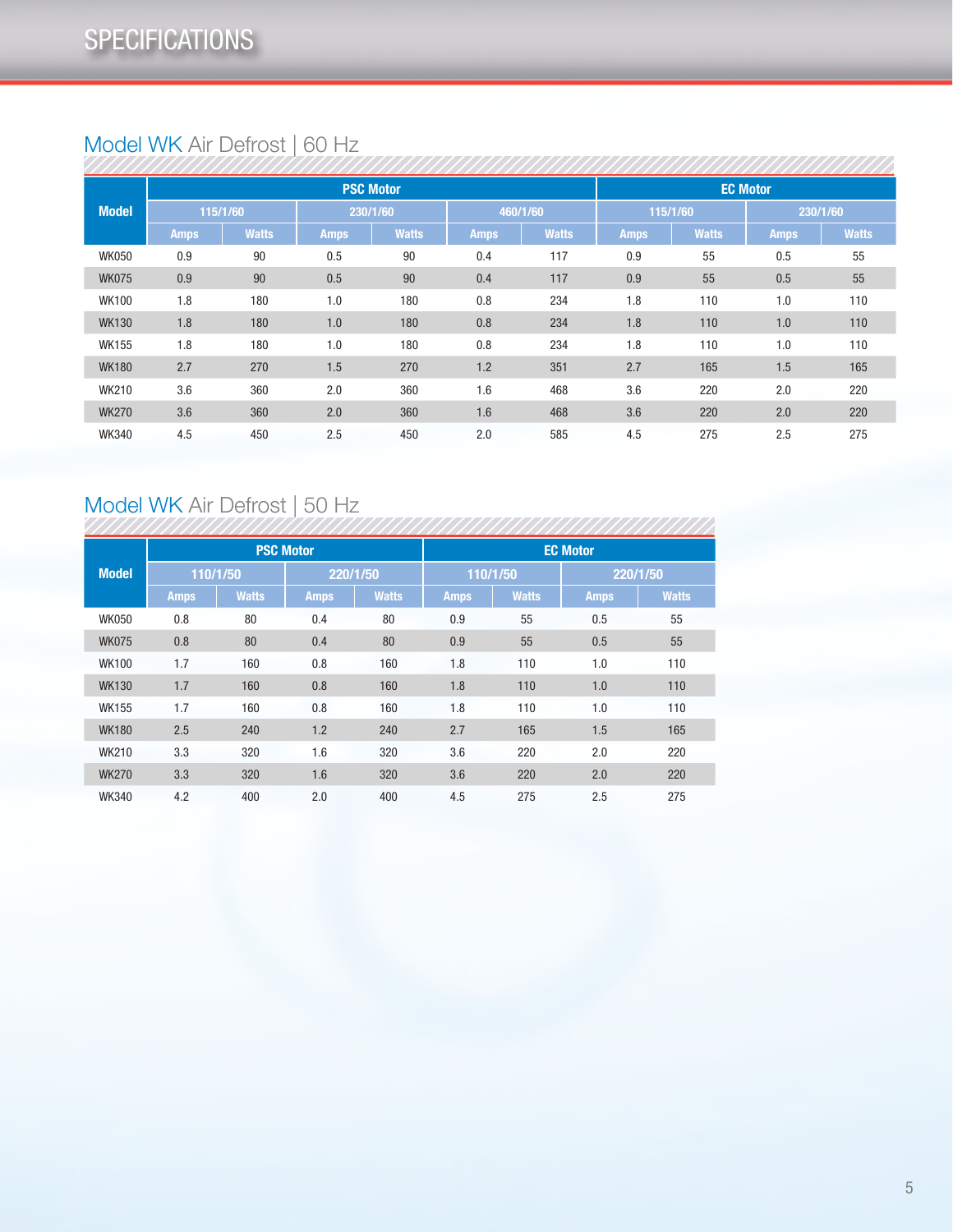|  | Model WKE Electric Defrost   60 Hz |  |
|--|------------------------------------|--|
|  |                                    |  |

|               | <b>Capacity</b>     |                    |                     |                    |                           |                            |                     |                            |                | <b>Fan Data</b> |                  |
|---------------|---------------------|--------------------|---------------------|--------------------|---------------------------|----------------------------|---------------------|----------------------------|----------------|-----------------|------------------|
|               |                     |                    | <b>R-404A</b>       |                    | R-407A/C/F, R-448A/R-449A |                            |                     |                            |                |                 |                  |
| <b>Model</b>  | 10°F TD<br>25°F SST | 6°C TD<br>-4°C SST | 15°F TD<br>25°F SST | 8°C TD<br>-4°C SST | 10°F TD<br>25°F SST       | 6°C TD<br>$-4^\circ$ C SST | 15°F TD<br>25°F SST | 8°C TD<br>$-4^\circ$ C SST | No.            | <b>CFM</b>      | m <sup>3</sup> h |
|               | <b>BTUH</b>         | <b>Watts</b>       | <b>BTUH</b>         | <b>Watts</b>       | <b>BTUH</b>               | <b>Watts</b>               | <b>BTUH</b>         | <b>Watts</b>               |                |                 |                  |
| WKE050        | 5,000               | 1,460              | 7,500               | 2,200              | 5,800                     | 1,700                      | 8,700               | 2,550                      |                | 725             | 1,233            |
| WKE075        | 7,500               | 2,200              | 11,250              | 3,300              | 8,400                     | 2,460                      | 12,600              | 3,690                      | 1              | 730             | 1,241            |
| <b>WKE100</b> | 10,000              | 2,930              | 15,000              | 4,390              | 11,600                    | 3,400                      | 17,400              | 5,100                      | 2              | 1,450           | 2,465            |
| <b>WKE130</b> | 13,000              | 3,810              | 19,500              | 5,710              | 14,300                    | 4,190                      | 21,450              | 6,285                      | $\overline{2}$ | 1,470           | 2,499            |
| <b>WKE155</b> | 15,500              | 4,540              | 23,250              | 6,810              | 17,360                    | 5,100                      | 26,040              | 7,650                      | 2              | 1,460           | 2,482            |
| <b>WKE180</b> | 18,000              | 5,270              | 27,000              | 7,910              | 20,880                    | 6,120                      | 31,320              | 9,180                      | 3              | 2,130           | 3,621            |
| <b>WKE210</b> | 21,000              | 6,150              | 31,500              | 9,230              | 23,940                    | 7,020                      | 35,910              | 10,530                     | 4              | 2,840           | 4,828            |
| <b>WKE270</b> | 27,000              | 7,910              | 40,500              | 11,860             | 31,860                    | 9,340                      | 47,790              | 14,010                     | 4              | 2,800           | 4,760            |
| <b>WKE340</b> | 34,000              | 9,960              | 51,000              | 14,940             | 40,120                    | 11,760                     | 60,180              | 17,640                     | 5              | 3,500           | 5,950            |
|               |                     |                    |                     |                    |                           |                            |                     |                            |                |                 |                  |

# Model WKE Electric Defrost | 50 Hz †

|               |                     | <b>Capacity</b>            |                     |                            |                               |                    |                     |                            |                |            | <b>Fan Data</b>  |  |
|---------------|---------------------|----------------------------|---------------------|----------------------------|-------------------------------|--------------------|---------------------|----------------------------|----------------|------------|------------------|--|
|               |                     | <b>R-404A</b>              |                     |                            | R-407A/C/F, R-448A/R-449A     |                    |                     |                            |                |            |                  |  |
| <b>Model</b>  | 10°F TD<br>25°F SST | 6°C TD<br>$-4^\circ$ C SST | 15°F TD<br>25°F SST | 8°C TD<br>$-4^\circ$ C SST | $10^{\circ}$ F TD<br>25°F SST | 6°C TD<br>-4°C SST | 15°F TD<br>25°F SST | 8°C TD<br>$-4^\circ$ C SST | No.            | <b>CFM</b> | m <sup>3</sup> h |  |
|               | <b>BTUH</b>         | <b>Watts</b>               | <b>BTUH</b>         | <b>Watts</b>               | <b>BTUH</b>                   | <b>Watts</b>       | <b>BTUH</b>         | <b>Watts</b>               |                |            |                  |  |
| WKE050        | 4,750               | 1,390                      | 7,130               | 2,090                      | 5,510                         | 1,610              | 8,265               | 2,415                      |                | 660        | 1,122            |  |
| WKE075        | 7,130               | 2,090                      | 10,690              | 3,140                      | 7,980                         | 2,340              | 11,970              | 3,510                      | 1              | 660        | 1,122            |  |
| <b>WKE100</b> | 9,500               | 2,780                      | 1,430               | 4,170                      | 11,020                        | 3,230              | 16,530              | 4,845                      | 2              | 1,310      | 2,227            |  |
| <b>WKE130</b> | 12,350              | 3,620                      | 18,530              | 5,420                      | 13,590                        | 3,980              | 20,385              | 5.970                      | $\overline{2}$ | 1,330      | 2,261            |  |
| <b>WKE155</b> | 14,730              | 4,310                      | 22,090              | 6,470                      | 16,490                        | 4,850              | 24,735              | 7,275                      | $\overline{2}$ | 1,320      | 2,244            |  |
| <b>WKE180</b> | 17,100              | 5,010                      | 25,650              | 7,510                      | 19,840                        | 5,810              | 29,760              | 8,715                      | 3              | 1,920      | 3,264            |  |
| <b>WKE210</b> | 19,950              | 5,840                      | 29,930              | 8,770                      | 22,740                        | 6,670              | 34,110              | 10,005                     | 4              | 2,560      | 4,352            |  |
| <b>WKE270</b> | 25,650              | 7,510                      | 38,480              | 11,270                     | 30,270                        | 8,870              | 45,405              | 13,305                     | $\overline{4}$ | 2,530      | 4,301            |  |
| <b>WKE340</b> | 32,300              | 9,460                      | 48,450              | 14,190                     | 38,110                        | 11,170             | 57,165              | 16,755                     | 5              | 3,160      | 5,372            |  |

† *For EC motors, use 60 Hz capacity and airflow values* (*Units with EC motors operating at 50 Hz will not see a reduction in performance due to the electronic control of the motor)*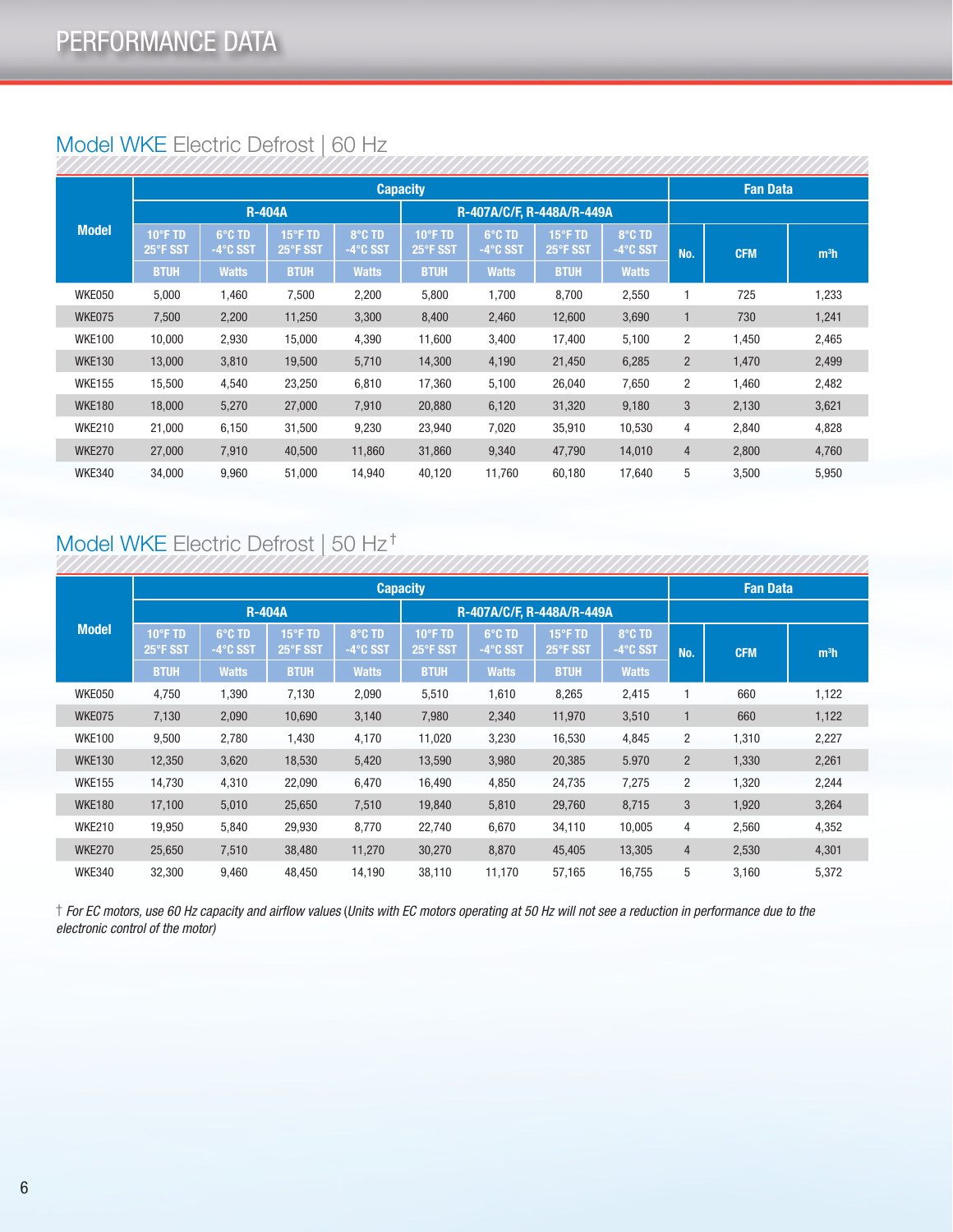# Model WKE Electric Defrost | 60 Hz

|               | <b>PSC Motor</b><br>230/1/60<br>460/1/60<br><b>Watts</b><br><b>Amps</b><br><b>Amps</b><br>90<br>0.4<br>0.5<br>0.5<br>90<br>0.4<br>0.8<br>1.0<br>180<br>1.0<br>0.8<br>180<br>0.8<br>1.0<br>180<br>1.2<br>1.5<br>270<br>1.6<br>2.0<br>360 |     |     |              |                 |              |                        |                   |          |  |
|---------------|-----------------------------------------------------------------------------------------------------------------------------------------------------------------------------------------------------------------------------------------|-----|-----|--------------|-----------------|--------------|------------------------|-------------------|----------|--|
|               |                                                                                                                                                                                                                                         |     |     |              | <b>EC Motor</b> |              | <b>Defrost Heaters</b> |                   |          |  |
| <b>Model</b>  |                                                                                                                                                                                                                                         |     |     |              | 230/1/60        |              | <b>Watts</b>           | 230/1/60          | 460/1/60 |  |
|               |                                                                                                                                                                                                                                         |     |     | <b>Watts</b> | <b>Amps</b>     | <b>Watts</b> |                        | <b>Total Amps</b> |          |  |
| WKE050        |                                                                                                                                                                                                                                         |     |     | 117          | 0.5             | 55           | 2,000                  | 8.7               | 4.4      |  |
| WKE075        |                                                                                                                                                                                                                                         |     |     | 117          | 0.5             | 55           | 2,400                  | 10.5              | 5.3      |  |
| <b>WKE100</b> |                                                                                                                                                                                                                                         |     |     | 234          | 1.0             | 110          | 2,800                  | 12.2              | 6.1      |  |
| <b>WKE130</b> |                                                                                                                                                                                                                                         |     |     | 234          | 1.0             | 110          | 4,000                  | 17.4              | 8.7      |  |
| <b>WKE155</b> |                                                                                                                                                                                                                                         |     |     | 234          | 1.0             | 110          | 4,000                  | 17.4              | 8.7      |  |
| <b>WKE180</b> |                                                                                                                                                                                                                                         |     |     | 351          | 1.5             | 165          | 4,000                  | 17.4              | 8.7      |  |
| <b>WKE210</b> |                                                                                                                                                                                                                                         |     |     | 468          | 2.0             | 220          | 5,200                  | 22.6              | 11.3     |  |
| <b>WKE270</b> | 2.0                                                                                                                                                                                                                                     | 360 | 1.6 | 468          | 2.0             | 220          | 5,200                  | 22.6              | 11.3     |  |
| <b>WKE340</b> | 2.5                                                                                                                                                                                                                                     | 450 | 2.0 | 585          | 2.5             | 275          | 7,000                  | 30.4              | 15.2     |  |

# Model WKE Electric Defrost | 50 Hz

|               |             | <b>PSC Motor</b> |             | <b>EC Motor</b> |              | <b>Defrost Heaters</b> |
|---------------|-------------|------------------|-------------|-----------------|--------------|------------------------|
| <b>Model</b>  |             | 22/1/50          |             | 220/1/50        | <b>Watts</b> | 230/1/60               |
|               | <b>Amps</b> | <b>Watts</b>     | <b>Amps</b> | <b>Watts</b>    |              | <b>Total Amps</b>      |
| WKE050        | 0.4         | 80               | 0.5         | 55              | 1,830        | 8.3                    |
| WKE075        | 0.4         | 80               | 0.5         | 55              | 2,200        | 10.0                   |
| <b>WKE100</b> | 0.8         | 160              | 1.0         | 110             | 2,560        | 11.6                   |
| <b>WKE130</b> | 0.8         | 160              | 1.0         | 110             | 3,660        | 16.6                   |
| <b>WKE155</b> | 0.8         | 160              | 1.0         | 110             | 3,660        | 16.6                   |
| <b>WKE180</b> | 1.2         | 240              | 1.5         | 165             | 3,660        | 16.6                   |
| <b>WKE210</b> | 1.6         | 320              | 2.0         | 220             | 4,760        | 21.6                   |
| <b>WKE270</b> | 1.6         | 320              | 2.0         | 220             | 4,760        | 21.6                   |
| <b>WKE340</b> | 2.0         | 400              | 2.5         | 275             | 6,400        | 29.1                   |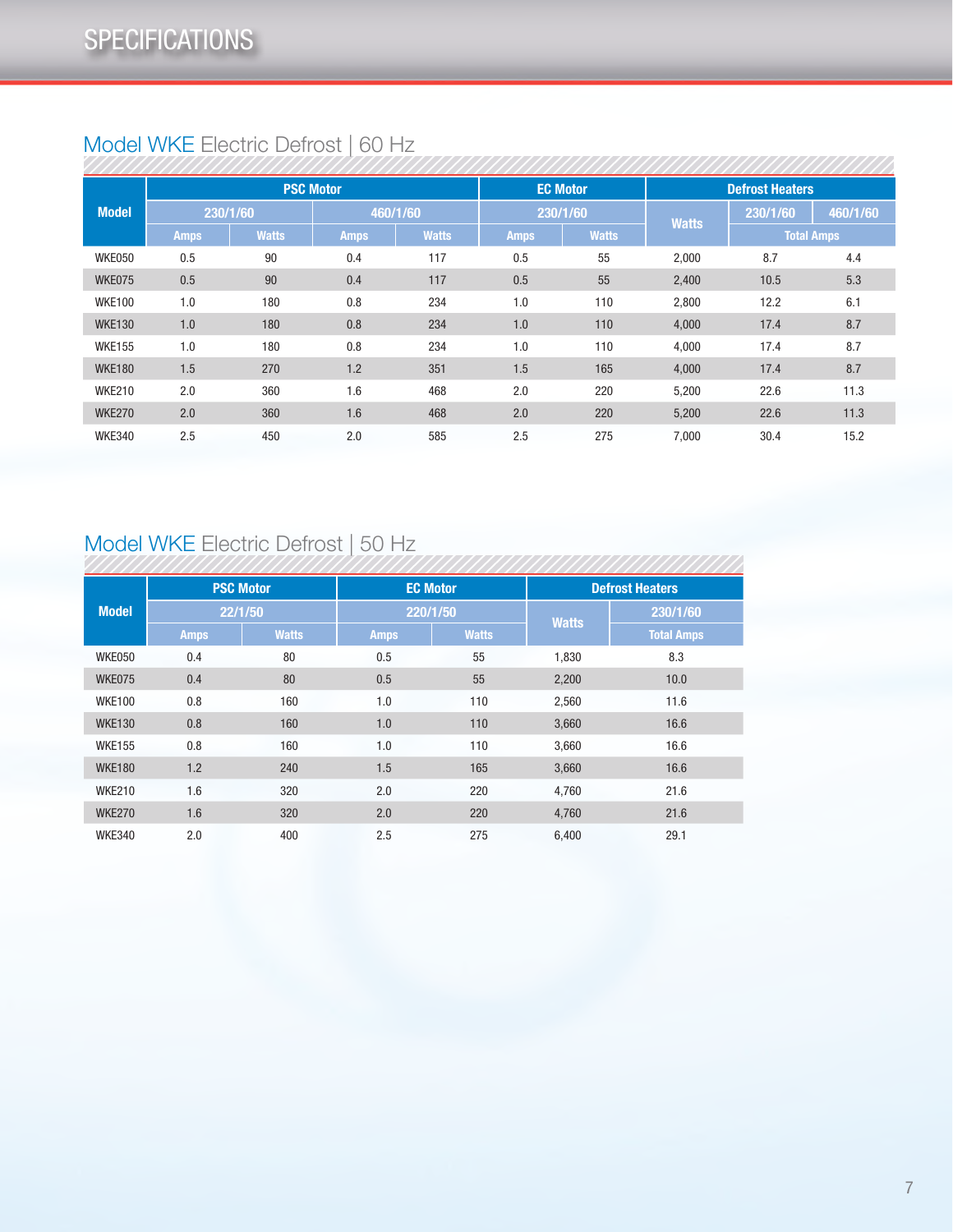# Model WKG Hot Gas Defrost | 60 Hz

|               |                     |                            |                     |                    | <b>Capacity</b>               |                            |                     |                    | <b>Fan Data</b> |            |                  |  |  |
|---------------|---------------------|----------------------------|---------------------|--------------------|-------------------------------|----------------------------|---------------------|--------------------|-----------------|------------|------------------|--|--|
|               |                     | <b>R-404A</b>              |                     |                    |                               | R-407A/C/F. R-448A/R-449A  |                     |                    |                 |            |                  |  |  |
| Model         | 10°F TD<br>25°F SST | 6°C TD<br>$-4^\circ$ C SST | 15°F TD<br>25°F SST | 8°C TD<br>-4°C SST | $10^{\circ}$ F TD<br>25°F SST | 6°C TD<br>$-4^\circ$ C SST | 15°F TD<br>25°F SST | 8°C TD<br>-4°C SST | No.             | <b>CFM</b> | m <sup>3</sup> h |  |  |
|               | <b>BTUH</b>         | <b>Watts</b>               | <b>BTUH</b>         | <b>Watts</b>       | <b>BTUH</b>                   | <b>Watts</b>               | <b>BTUH</b>         | <b>Watts</b>       |                 |            |                  |  |  |
| <b>WKG100</b> | 10,000              | 2,930                      | 15,000              | 4,390              | 11,600                        | 3,400                      | 17,400              | 5,100              | $\overline{c}$  | .450       | 2,465            |  |  |
| <b>WKG130</b> | 13,000              | 3,810                      | 19,500              | 5,710              | 14,300                        | 4,190                      | 21,450              | 6,285              | $\overline{2}$  | 1,470      | 2,499            |  |  |
| <b>WKG155</b> | 15,500              | 4,540                      | 23,250              | 6,810              | 17,360                        | 5,100                      | 26,040              | 7,650              | $\overline{2}$  | .460       | 2,482            |  |  |
| <b>WKG180</b> | 18,000              | 5,270                      | 27,000              | 7,910              | 20,880                        | 6,120                      | 31,320              | 9,180              | 3               | 2,130      | 3,621            |  |  |
| <b>WKG210</b> | 21,000              | 6,150                      | 31,500              | 9,230              | 23,940                        | 7,020                      | 35,910              | 10,530             | 4               | 2,840      | 4,828            |  |  |
| <b>WKG270</b> | 27,000              | 7,910                      | 40,500              | 11,860             | 31,860                        | 9,340                      | 47,790              | 14,010             | 4               | 2,800      | 4,760            |  |  |
| <b>WKG340</b> | 34.000              | 9,960                      | 51.000              | 14.940             | 40,120                        | 11,760                     | 60.180              | 17,640             | 5               | 3,500      | 5,950            |  |  |

# Model WKG Hot Gas Defrost | 50 Hz †

|               | <b>Capacity</b>     |                            |                     |                            |                              |                            |                     |                            | <b>Fan Data</b> |            |                  |
|---------------|---------------------|----------------------------|---------------------|----------------------------|------------------------------|----------------------------|---------------------|----------------------------|-----------------|------------|------------------|
|               |                     | <b>R-404A</b>              |                     |                            |                              | R-407A/C/F. R-448A/R-449A  |                     |                            |                 |            |                  |
| <b>Model</b>  | 10°F TD<br>25°F SST | 6°C TD<br>$-4^\circ$ C SST | 15°F TD<br>25°F SST | 8°C TD<br>$-4^\circ$ C SST | $10^{\circ}$ FTD<br>25°F SST | 6°C TD<br>$-4^\circ$ C SST | 15°F TD<br>25°F SST | 8°C TD<br>$-4^\circ$ C SST | No.             | <b>CFM</b> | m <sup>3</sup> h |
|               | <b>BTUH</b>         | <b>Watts</b>               | <b>BTUH</b>         | <b>Watts</b>               | <b>BTUH</b>                  | <b>Watts</b>               | <b>BTUH</b>         | <b>Watts</b>               |                 |            |                  |
| <b>WKG100</b> | 9,500               | 2,780                      | 1,430               | 4,170                      | 11,020                       | 3,230                      | 16,530              | 4,845                      | 2               | 1,310      | 2,227            |
| <b>WKG130</b> | 12,350              | 3,620                      | 18,530              | 5,420                      | 13,590                       | 3,980                      | 20,385              | 5,970                      | $\overline{2}$  | 1,330      | 2,261            |
| <b>WKG155</b> | 14,730              | 4,310                      | 22,090              | 6,470                      | 16,490                       | 4,850                      | 24,735              | 7,275                      | 2               | 1,320      | 2,244            |
| <b>WKG180</b> | 17,100              | 5,010                      | 25,650              | 7,510                      | 19,840                       | 5,810                      | 29,760              | 8,715                      | 3               | 1,920      | 3,264            |
| <b>WKG210</b> | 19,950              | 5,840                      | 29,930              | 8,770                      | 22,740                       | 6,670                      | 34,110              | 10.005                     | 4               | 2,560      | 4,352            |
| <b>WKG270</b> | 25,650              | 7,510                      | 38,480              | 11,270                     | 30,270                       | 8,870                      | 45,405              | 13,305                     | 4               | 2,530      | 4,301            |
| <b>WKG340</b> | 32.300              | 9.460                      | 48,450              | 14,190                     | 38,110                       | 11,170                     | 57.165              | 16,755                     | 5               | 3,160      | 5,372            |

† *For EC motors, use 60 Hz capacity and airflow values* (*Units with EC motors operating at 50 Hz will not see a reduction in performance due to the electronic control of the motor)*

# Optional Liquid Line Bypass Kit For Hot Gas Defrost

The WKG may be field piped for hot gas defrost using the optional bypass kit.

When compressor vapor, in reverse cycle defrosting, is directed back into the evaporator at the suction connection, it condenses into liquid. The field-installed liquid line bypass kit directs the condensed liquid around the thermostatic expansion valve and back into the liquid line. Bypass kits include bypass piping, check valve and instructions. Adjustable fan control is shipped loose with hot gas units.

### TXV Bypass Kits (Hot Gas Only)

|                        |                                   | <b>TXV Bypass Kits</b> |
|------------------------|-----------------------------------|------------------------|
| <b>Models Used On</b>  | Type SQE, SBF, or<br><b>HFESC</b> | <b>Type S</b>          |
|                        | <b>Part Number</b>                | <b>Part Number</b>     |
| <b>WKG100</b>          | 89897801                          | 89898001               |
| <b>WKG130 - WKG270</b> | 89897802                          | 89898002               |
| <b>WKG340</b>          | 89897803                          | 89898003               |

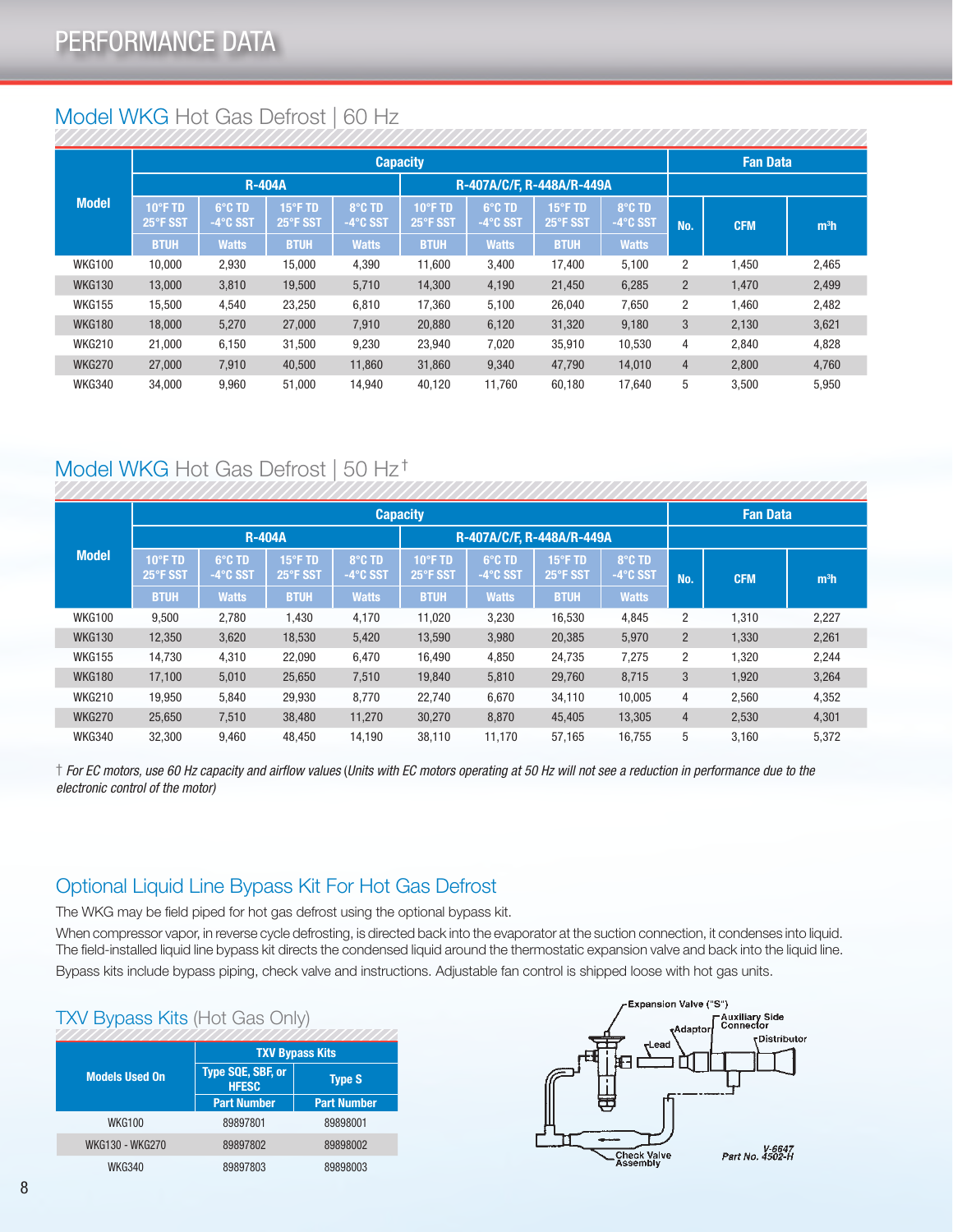# Model WKG Hot Gas Defrost | 60 Hz

|               | <b>PSC Motor</b> |              |             | <b>EC Motor</b> |             |              |             | <b>Drain Pan Heaters</b> |              |                   |          |
|---------------|------------------|--------------|-------------|-----------------|-------------|--------------|-------------|--------------------------|--------------|-------------------|----------|
| <b>Model</b>  | 230/1/60         |              | 460/1/60    |                 | 115/1/60    |              |             | 230/1/60                 | <b>Watts</b> | 115/1/60          | 230/1/60 |
|               | <b>Amps</b>      | <b>Watts</b> | <b>Amps</b> | <b>Watts</b>    | <b>Amps</b> | <b>Watts</b> | <b>Amps</b> | <b>Watts</b>             |              | <b>Total Amps</b> |          |
| <b>WKG100</b> | 1.8              | 180          | 1.0         | 180             | 1.8         | 110          | 1.0         | 110                      | 350          | 3.0               | 1.5      |
| <b>WKG130</b> | 1.8              | 180          | 1.0         | 180             | 1.8         | 110          | 1.0         | 110                      | 500          | 4.4               | 2.2      |
| <b>WKG155</b> | 1.8              | 180          | 1.0         | 180             | 1.8         | 110          | 1.0         | 110                      | 500          | 4.4               | 2.2      |
| <b>WKG180</b> | 2.7              | 270          | 1.5         | 270             | 2.7         | 165          | 1.5         | 165                      | 500          | 4.4               | 2.2      |
| <b>WKG210</b> | 3.6              | 360          | 2.0         | 360             | 3.6         | 220          | 2.0         | 220                      | 650          | 5.7               | 2.8      |
| <b>WKG270</b> | 3.6              | 360          | 2.0         | 360             | 3.6         | 220          | 2.0         | 220                      | 650          | 5.7               | 2.8      |
| <b>WKG340</b> | 4.5              | 450          | 2.5         | 450             | 4.5         | 275          | 2.5         | 275                      | 875          | 7.6               | 3.8      |

# Model WKG Hot Gas Defrost | 50 Hz

|               | 1           |              |                  |              |             |              |                 |              |                          |          |                   |  |
|---------------|-------------|--------------|------------------|--------------|-------------|--------------|-----------------|--------------|--------------------------|----------|-------------------|--|
|               |             |              | <b>PSC Motor</b> |              |             |              | <b>EC Motor</b> |              | <b>Drain Pan Heaters</b> |          |                   |  |
| <b>Model</b>  | 230/1/60    |              |                  | 460/1/60     |             | 115/1/60     |                 | 230/1/60     | <b>Watts</b>             | 115/1/60 | 230/1/60          |  |
|               | <b>Amps</b> | <b>Watts</b> | <b>Amps</b>      | <b>Watts</b> | <b>Amps</b> | <b>Watts</b> | <b>Amps</b>     | <b>Watts</b> |                          |          | <b>Total Amps</b> |  |
| <b>WKG100</b> | 1.7         | 160          | 0.8              | 160          | 1.8         | 110          | 1.0             | 110          | 320                      | 2.9      | 1.5               |  |
| <b>WKG130</b> | 1.7         | 160          | 0.8              | 160          | 1.8         | 110          | 1.0             | 110          | 460                      | 4.2      | 2.1               |  |
| <b>WKG155</b> | 1.7         | 160          | 0.8              | 160          | 1.8         | 110          | 1.0             | 110          | 460                      | 4.2      | 2.1               |  |
| <b>WKG180</b> | 2.5         | 240          | 1.2              | 240          | 2.7         | 165          | 1.5             | 165          | 460                      | 4.2      | 2.1               |  |
| <b>WKG210</b> | 3.3         | 320          | 1.6              | 320          | 3.6         | 220          | 2.0             | 220          | 595                      | 5.4      | 2.7               |  |
| <b>WKG270</b> | 3.3         | 320          | 1.6              | 320          | 3.6         | 220          | 2.0             | 220          | 595                      | 5.4      | 2.7               |  |
| <b>WKG340</b> | 4.2         | 400          | 2.0              | 400          | 4.5         | 275          | 2.5             | 275          | 800                      | 7.3      | 3.6               |  |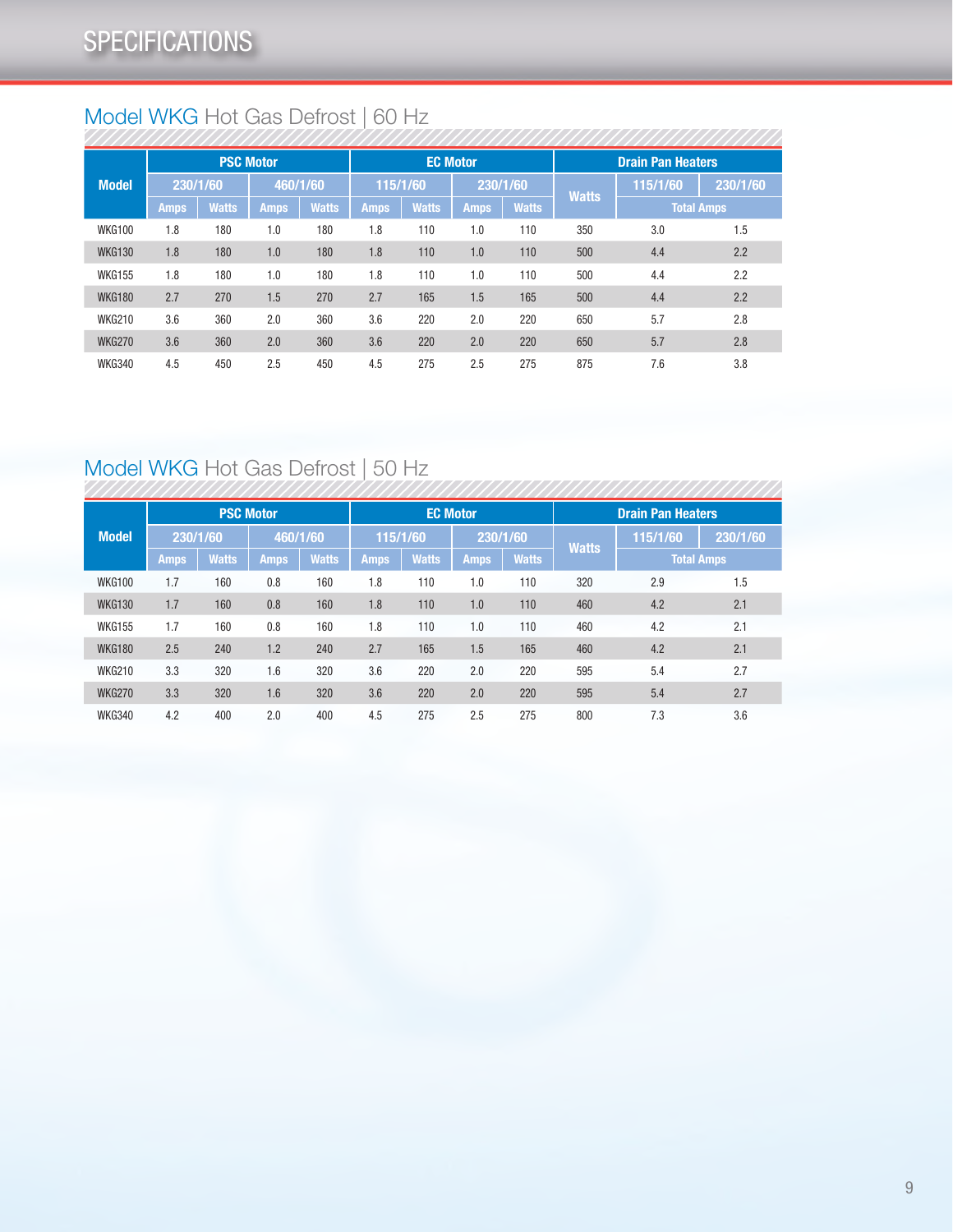# DIMENSIONAL DATA



*NOTE: All units have 1/4" OD external equalizer and 3/4" FPT drain connection*

### Model WK Air Defrost

|              |                       | <b>Dimensions</b> |       |  |
|--------------|-----------------------|-------------------|-------|--|
| <b>Model</b> | No. of<br><b>Fans</b> |                   |       |  |
|              |                       | In.               | mm    |  |
| <b>WK050</b> |                       | $53 - 1/2$        | 800   |  |
| <b>WK075</b> | 1                     | $53 - 1/2$        | 800   |  |
| <b>WK100</b> | 2                     | $75 - 1/2$        | 1,359 |  |
| <b>WK130</b> | $\overline{2}$        | $75 - 1/2$        | 1,359 |  |
| <b>WK155</b> | $\overline{2}$        | $75 - 1/2$        | 1.359 |  |
| <b>WK180</b> | 3                     | $75 - 1/2$        | 1,918 |  |
| WK210        | 4                     | $97 - 1/2$        | 2.477 |  |
| <b>WK270</b> | $\overline{4}$        | $97 - 1/2$        | 2,477 |  |
| <b>WK340</b> | 5                     | $119 - 1/2$       | 3.035 |  |

### Model WKE Electric Defrost \_\_\_ Model WKG Hot Air Defrost

|              |                       | <b>Dimensions</b> |       |  |  |
|--------------|-----------------------|-------------------|-------|--|--|
| <b>Model</b> | No. of<br><b>Fans</b> |                   |       |  |  |
|              |                       | In.               | mm    |  |  |
| <b>WK050</b> | 1                     | $53 - 1/2$        | 800   |  |  |
| <b>WK075</b> | 1                     | $53 - 1/2$        | 800   |  |  |
| <b>WK100</b> | $\overline{2}$        | $75 - 1/2$        | 1.359 |  |  |
| <b>WK130</b> | $\overline{2}$        | $75 - 1/2$        | 1.359 |  |  |
| <b>WK155</b> | 2                     | $75 - 1/2$        | 1,359 |  |  |
| <b>WK180</b> | 3                     | $75 - 1/2$        | 1.918 |  |  |
| <b>WK210</b> | 4                     | $97 - 1/2$        | 2.477 |  |  |
| <b>WK270</b> | 4                     | $97 - 1/2$        | 2,477 |  |  |
| <b>WK340</b> | 5                     | $119 - 1/2$       | 3.035 |  |  |

|               |                       | <b>Dimensions</b> |       |
|---------------|-----------------------|-------------------|-------|
| <b>Model</b>  | No. of<br><b>Fans</b> |                   |       |
|               |                       | In.               | mm    |
| <b>WKG100</b> | 2                     | $75 - 1/2$        | 1,359 |
| <b>WKG130</b> | $\overline{2}$        | $75 - 1/2$        | 1,359 |
| <b>WKG155</b> | 2                     | $75 - 1/2$        | 1,359 |
| <b>WKG180</b> | 3                     | $75 - 1/2$        | 1,918 |
| <b>WKG210</b> | 4                     | $97 - 1/2$        | 2,477 |
| <b>WKG270</b> | 4                     | $97 - 1/2$        | 2,477 |
| <b>WKG340</b> | 5                     | $119 - 1/2$       | 3.035 |
|               |                       |                   |       |

# Replacement Parts



#### Right source. Right parts. Right now.

InterLink™ is your link to a complete line of dependable and certified commercial refrigeration parts, accessories and innovative electronic controls for all Bohn equipment. At InterLink, we provide our wholesalers with a comprehensive selection of product solutions and innovative technologies for the installed customer base. And every product is built to ensure the same high performance standards with which all Heatcraft Refrigeration Products (HRP) brands are built backed by a dedicated team to serve every customer need, delivering at the best lead times in the industry.

#### Dependable. Versatile. Courteous.

Finally, one simple source for all your replacement needs from a name you can trust.

For parts, please contact (800) 686-7278 or visit www.heatcraftrpd.com.

| <b>No. of Fans</b> | <b>Air Defrost</b> | Electric Defrost   Hot Gas Defrost |         |
|--------------------|--------------------|------------------------------------|---------|
|                    | 050-075            | 050-075                            |         |
|                    | 100-155            | 100-155                            | 100-155 |
|                    | 180                | 180                                | 180     |
|                    | 210-270            | 210-270                            | 210-270 |
|                    | 340                | 340                                | 340     |

### Electrical Components /Miscellaneous

| Part#    | <b>Description</b>         | <b>No. Fans</b> |
|----------|----------------------------|-----------------|
| 22512601 | <b>Terminal Strip</b>      | $1 - 5$         |
| 5521R    | <b>Defrost Termination</b> | $1 - 5$         |
| 2891040  | <b>Room Thermostat</b>     | $1 - 5$         |
| 5708L*   | <b>Heater Safety</b>       | $1 - 5$         |
| 4550G    | <b>Filters</b>             | 1 - 5           |

# Motor/Fan Blade/Fan Guards

| Part#    | <b>Description</b>                        | <b>No. Fans</b> |
|----------|-------------------------------------------|-----------------|
| 5036NS   | Motor 115/1/60/50 PSC                     | $1 - 5$         |
| 5036PS   | Motor 208-230/1/60/50 PSC                 | $1 - 5$         |
| 25309701 | Motor 460/1/60/50 PSC Totally Enclosed    | $1 - 5$         |
| 25318001 | Motor 115/1/60 EC Totally Enclosed        | $1 - 5$         |
| 25317901 | Motor 208-230/1/60/50 EC Totally Enclosed | $1 - 5$         |
| 5110E    | Fan Blade                                 | $1 - 5$         |
| 5055F    | Fan Guard - Wire                          | $1 - 5$         |
| 41449101 | <b>Motor Mount - EC Motors</b>            | $1 - 5$         |
| 41417501 | Motor Mount - 460y PSC                    | $1 - 5$         |
|          |                                           |                 |

# Cabinet Components

| Part#    | <b>Description</b> | <b>No. Fans</b> |
|----------|--------------------|-----------------|
| C26769A2 | Drain Pan-Stucco   |                 |
| C26771A2 | Drain Pan-Stucco   | 2               |
| C26361A2 | Drain Pan-Stucco   | 3               |
| C26362A2 | Drain Pan-Stucco   | 4               |
| D20817A2 | Drain Pan-Stucco   | 5               |
|          |                    |                 |

### Electric Defrost

|       | ,,,,,,,,,,,,,,,,,,,,,,,,,,,, |                 |
|-------|------------------------------|-----------------|
| Part# | <b>Description</b>           | <b>No. Fans</b> |
| 4401S | <b>Coil Heater</b>           |                 |
| 4402S | <b>Coil Heater</b>           |                 |
| 4544B | <b>Coil Heater</b>           | 2               |
| 4544B | <b>Coil Heater</b>           | 3               |
| 4545B | <b>Coil Heater</b>           | 4               |
| 4546B | <b>Coil Heater</b>           | 5               |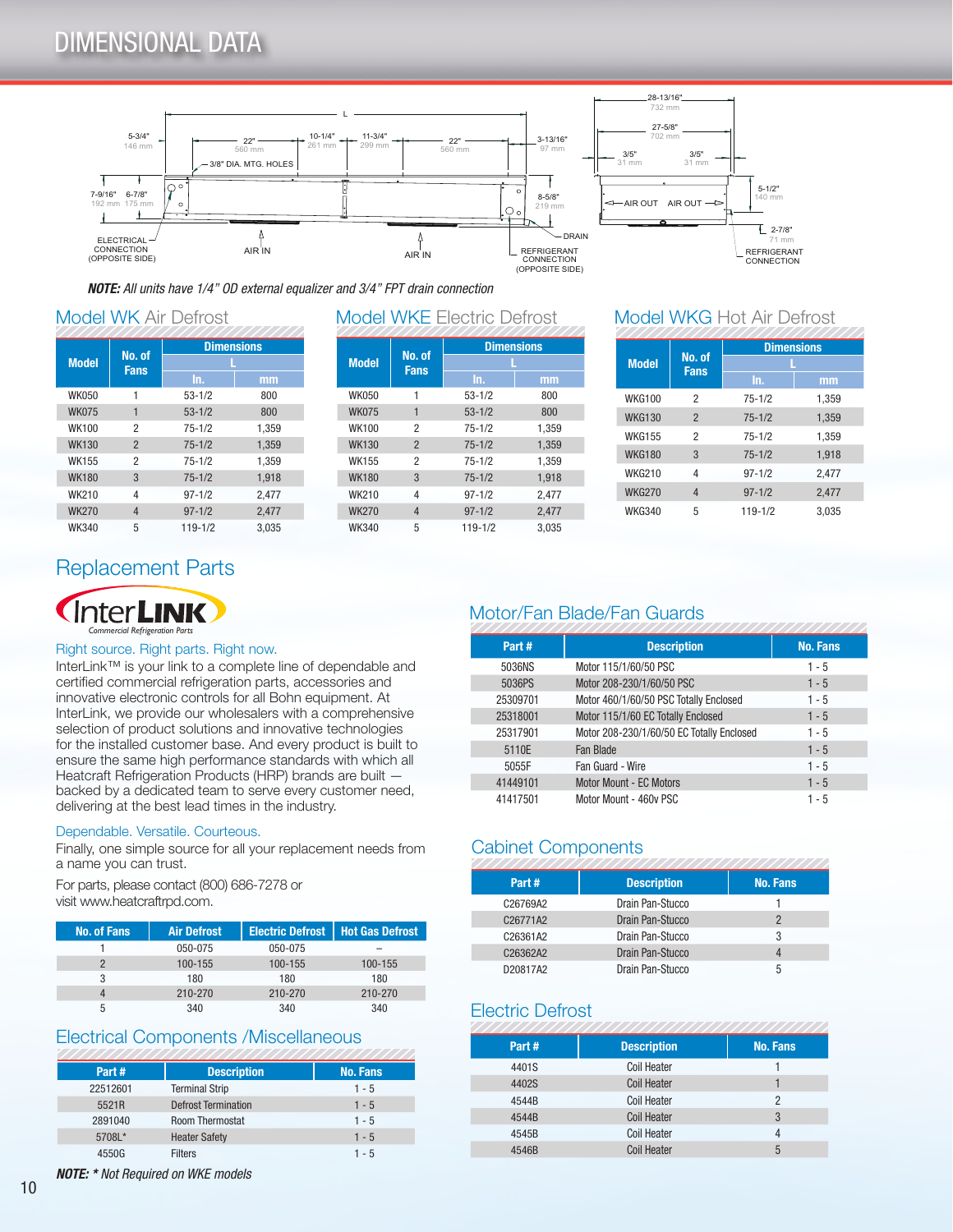### WK Air Defrost

|  |              | No. of<br><b>Model</b><br><b>Fans</b> |                     | <b>Connections (in.)</b> | <b>Approx. Net</b><br>Wt. |     |  |  |  |  |
|--|--------------|---------------------------------------|---------------------|--------------------------|---------------------------|-----|--|--|--|--|
|  |              |                                       | <b>Liquid</b><br>0D | <b>Suction</b><br>OD     | lbs.                      | kg  |  |  |  |  |
|  | <b>WK050</b> | 1                                     | 1/2                 | 7/8                      | 70                        | 32  |  |  |  |  |
|  | <b>WK075</b> | $\overline{1}$                        | 1/2                 | 7/8                      | 103                       | 47  |  |  |  |  |
|  | <b>WK100</b> | 2                                     | 1/2                 | 7/8                      | 106                       | 48  |  |  |  |  |
|  | <b>WK130</b> | $\overline{2}$                        | $1 - 1/8$           | $1 - 1/8$                | 145                       | 66  |  |  |  |  |
|  | <b>WK155</b> | $\overline{2}$                        | $1 - 1/8$           | $1 - 1/8$                | 149                       | 68  |  |  |  |  |
|  | <b>WK180</b> | 3                                     | $1 - 1/8$           | $1 - 1/8$                | 160                       | 73  |  |  |  |  |
|  | <b>WK210</b> | 4                                     | $1 - 1/8$           | $1 - 1/8$                | 193                       | 88  |  |  |  |  |
|  | <b>WK270</b> | 4                                     | $1 - 3/8$           | $1 - 3/8$                | 200                       | 91  |  |  |  |  |
|  | <b>WK340</b> | 5                                     | $1 - 3/8$           | $1 - 3/8$                | 242                       | 110 |  |  |  |  |

### WK Electric Defrost

| <b>Model</b>  | No. of         |                     | <b>Connections (in.)</b> | <b>Approx. Net</b><br>Wt. |     |  |
|---------------|----------------|---------------------|--------------------------|---------------------------|-----|--|
|               | <b>Fans</b>    | <b>Liquid</b><br>OD | <b>Suction</b><br>OD     | lbs.                      | kg  |  |
| <b>WKE050</b> | 1              | 1/2                 | 7/8                      | 75                        | 34  |  |
| WKE075        | 1              | 1/2                 | 7/8                      | 108                       | 49  |  |
| <b>WKE100</b> | $\overline{2}$ | 1/2                 | 7/8                      | 111                       | 50  |  |
| <b>WKE130</b> | $\overline{2}$ | $1 - 1/8$           | $1 - 1/8$                | 150                       | 68  |  |
| <b>WKE155</b> | 2              | $1 - 1/8$           | $1 - 1/8$                | 154                       | 70  |  |
| <b>WKE180</b> | 3              | $1 - 1/8$           | $1 - 1/8$                | 157                       | 71  |  |
| <b>WKE210</b> | 4              | $1 - 1/8$           | $1 - 1/8$                | 203                       | 92  |  |
| <b>WKE270</b> | $\overline{4}$ | $1 - 3/8$           | $1 - 3/8$                | 208                       | 94  |  |
| <b>WKE340</b> | 5              | $1 - 3/8$           | $1 - 3/8$                | 250                       | 113 |  |

### WK Hot Gas Defrost

| <b>Model</b>  | No. of         |                     | <b>Connections (in.)</b> | <b>Approx. Net</b><br>Wt. |     |  |  |  |  |
|---------------|----------------|---------------------|--------------------------|---------------------------|-----|--|--|--|--|
|               | <b>Fans</b>    | <b>Liquid</b><br>OD | <b>Suction</b><br>OD     | lbs.                      | kg  |  |  |  |  |
| <b>WKG100</b> | 2              | 1/2                 | 7/8                      | 131                       | 59  |  |  |  |  |
| <b>WKG130</b> | $\overline{2}$ | $1 - 1/8$           | $1 - 1/8$                | 170                       | 77  |  |  |  |  |
| <b>WKG155</b> | 2              | $1 - 1/8$           | $1 - 1/8$                | 174                       | 79  |  |  |  |  |
| <b>WKG180</b> | 3              | $1 - 1/8$           | $1 - 1/8$                | 185                       | 84  |  |  |  |  |
| <b>WKG210</b> | 4              | $1 - 1/8$           | $1 - 1/8$                | 223                       | 101 |  |  |  |  |
| <b>WKG270</b> | $1 - 3/8$<br>4 |                     | $1 - 3/8$                | 228                       | 103 |  |  |  |  |
| <b>WKG340</b> | 5              | $1 - 3/8$           | $1 - 3/8$                | 270                       | 122 |  |  |  |  |

# Standard Nozzle Selection

### WK Air Defrost

| <b>Model</b> | No. of         | <b>Distributor Type</b> |        | No. of          | <b>R404A, R507A</b><br><b>Nozzle</b> | <b>R407A, R407F,</b><br><b>R407C Nozzle</b> | <b>R448A R449A</b><br><b>Nozzle</b> | R22 Nozzle* |
|--------------|----------------|-------------------------|--------|-----------------|--------------------------------------|---------------------------------------------|-------------------------------------|-------------|
|              | <b>Fans</b>    | <b>OD</b>               | Length | <b>Circuits</b> |                                      |                                             |                                     |             |
| <b>WK050</b> |                | 3/16                    | 18     | 3               | $L - 1/3$                            | $L - 1/3$                                   | $L - 1/2$                           | $L - 1/4$   |
| <b>WK075</b> |                | 3/16                    | 18     | $\overline{4}$  | $L - 1/2$                            | $L - 1/2$                                   | $L - 3/4$                           | $L - 1/3$   |
| <b>WK100</b> | $\mathfrak{p}$ | 3/16                    | 18     | 6               | $L - 3/4$                            | $L - 3/4$                                   | $L-1$                               | $L - 1/2$   |
| <b>WK130</b> | $\overline{2}$ | 3/16                    | 24     | 12              | $E-1$                                | $E-1$                                       | $E-1-1/2$                           | $E - 3/4$   |
| <b>WK155</b> | $\overline{2}$ | 3/16                    | 24     | 10              | $E-1$                                | $E-1$                                       | $E-1-1/2$                           | $E - 3/4$   |
| <b>WK180</b> | 3              | 3/16                    | 24     | 12              | $E-1-1/2$                            | $E-1-1/2$                                   | $E-2$                               | $E-1$       |
| <b>WK210</b> | $\overline{4}$ | 3/16                    | 24     | 12              | $E-1-1/2$                            | $E-1-1/2$                                   | $E-2$                               | $E-1$       |
| <b>WK270</b> | $\overline{4}$ | 3/16                    | 24     | 20              | $C-2$                                | $C-2$                                       | $C-2-1/2$                           | $C-1-1/2$   |
| <b>WK340</b> | 5              | 3/16                    | 24     | 20              | $C-2-1/2$                            | $C - 2 - 1/2$                               | $C-4$                               | $C-2$       |

# WKE Electric Defrost

| <b>Model</b>  | No. of<br><b>Fans</b> | <b>Distributor Type</b> |               | No. of          | <b>R404A, R507A</b> | <b>R407A, R407F,</b> | <b>R448A R449A</b> | R22 Nozzle* |
|---------------|-----------------------|-------------------------|---------------|-----------------|---------------------|----------------------|--------------------|-------------|
|               |                       | <b>OD</b>               | <b>Length</b> | <b>Circuits</b> | <b>Nozzle</b>       | <b>R407C Nozzle</b>  | <b>Nozzle</b>      |             |
| WKE050        |                       | 3/16                    | 18            | 3               | $L - 1/3$           | $L - 1/3$            | $L - 1/2$          | $L - 1/4$   |
| WKE075        |                       | 3/16                    | 18            | $\overline{4}$  | $L - 1/2$           | $L-1/2$              | $L - 3/4$          | $L - 1/3$   |
| <b>WKE100</b> | $\overline{2}$        | 3/16                    | 18            | 6               | $L - 3/4$           | $L - 3/4$            | $L-1$              | $L - 1/2$   |
| <b>WKE130</b> | $\overline{2}$        | 3/16                    | 24            | 12              | $E-1$               | $E-1$                | $E-1-1/2$          | $E-3/4$     |
| <b>WKE155</b> | $\overline{2}$        | 3/16                    | 24            | 10              | $E-1$               | $E-1$                | $E-1-1/2$          | $E-3/4$     |
| <b>WKE180</b> | 3                     | 3/16                    | 24            | 12              | $E-1-1/2$           | $E - 1 - 1/2$        | $E-2$              | $E-1$       |
| <b>WKE210</b> | 4                     | 3/16                    | 24            | 12              | $E-1-1/2$           | $E-1-1/2$            | $E-2$              | $E-1$       |
| <b>WKE270</b> | $\overline{4}$        | 3/16                    | 24            | 20              | $C-2$               | $C-2$                | $C-2-1/2$          | $C-1-1/2$   |
| <b>WKE340</b> | 5                     | 3/16                    | 24            | 20              | $C-2-1/2$           | $C - 2 - 1/2$        | $C-4$              | $C-2$       |

### WKG Hot Gas Defrost

| <b>Model</b>  | No. of         | <b>Distributor Type</b> |               | No. of          | <b>R404A, R507A</b> | <b>R407A, R407F,</b> | <b>R448A R449A</b> | R22 Nozzle* |
|---------------|----------------|-------------------------|---------------|-----------------|---------------------|----------------------|--------------------|-------------|
|               | <b>Fans</b>    | <b>OD</b>               | <b>Length</b> | <b>Circuits</b> | <b>Nozzle</b>       | <b>R407C Nozzle</b>  | <b>Nozzle</b>      |             |
| <b>WKG100</b> | $\overline{2}$ | 3/16                    | 18            | 6               | $L - 3/4$           | $L - 3/4$            | $L-1$              | $L - 1/2$   |
| <b>WKG130</b> | $\overline{2}$ | 3/16                    | 24            | 12              | $E-1$               | $E-1$                | $E-1-1/2$          | $E-3/4$     |
| <b>WKG155</b> | $\overline{2}$ | 3/16                    | 24            | 10              | $E-1$               | $E-1$                | $E-1-1/2$          | $E - 3/4$   |
| <b>WKG180</b> | 3              | 3/16                    | 24            | 12              | $E-1-1/2$           | $E - 1 - 1/2$        | $E-2$              | $E-1$       |
| <b>WKG210</b> | 4              | 3/16                    | 24            | 12              | $E-1-1/2$           | $E - 1 - 1/2$        | $E-2$              | $E-1$       |
| <b>WKG270</b> | $\overline{4}$ | 3/16                    | 24            | 20              | $C-2$               | $C-2$                | $C-2-1/2$          | $C-1-1/2$   |
| <b>WKG340</b> | 5              | 3/16                    | 24            | 20              | $C-2-1/2$           | $C - 2 - 1/2$        | $C-4$              | $C-2$       |
| <b>WK270</b>  | $\overline{4}$ | 3/16                    | 24            | 20              | $C-2$               | $C-2$                | $C-2-1/2$          | $C-1-1/2$   |
| <b>WK340</b>  | 5              | 3/16                    | 24            | 20              | $C-2-1/2$           | $C - 2 - 1/2$        | $C-4$              | $C-2$       |

*NOTE: Nozzles sized for 90-100°F liquid temperature at expansion valve. Contact Application Engineering for guidance if*

■ Liquid temperature is not 90-100°F<br>■ Evaporator TD is not 10°-15°F (room temperature – saturated suction temperature)<br>■ Electric defrost and hot gas models with a saturated suction temperature of 10°F or higher

*Caution: Refrigeration system will not perform properly without correct nozzle!*

*\*R-22 Nozzles for informational purposes only. Not included with stocking evaporators*